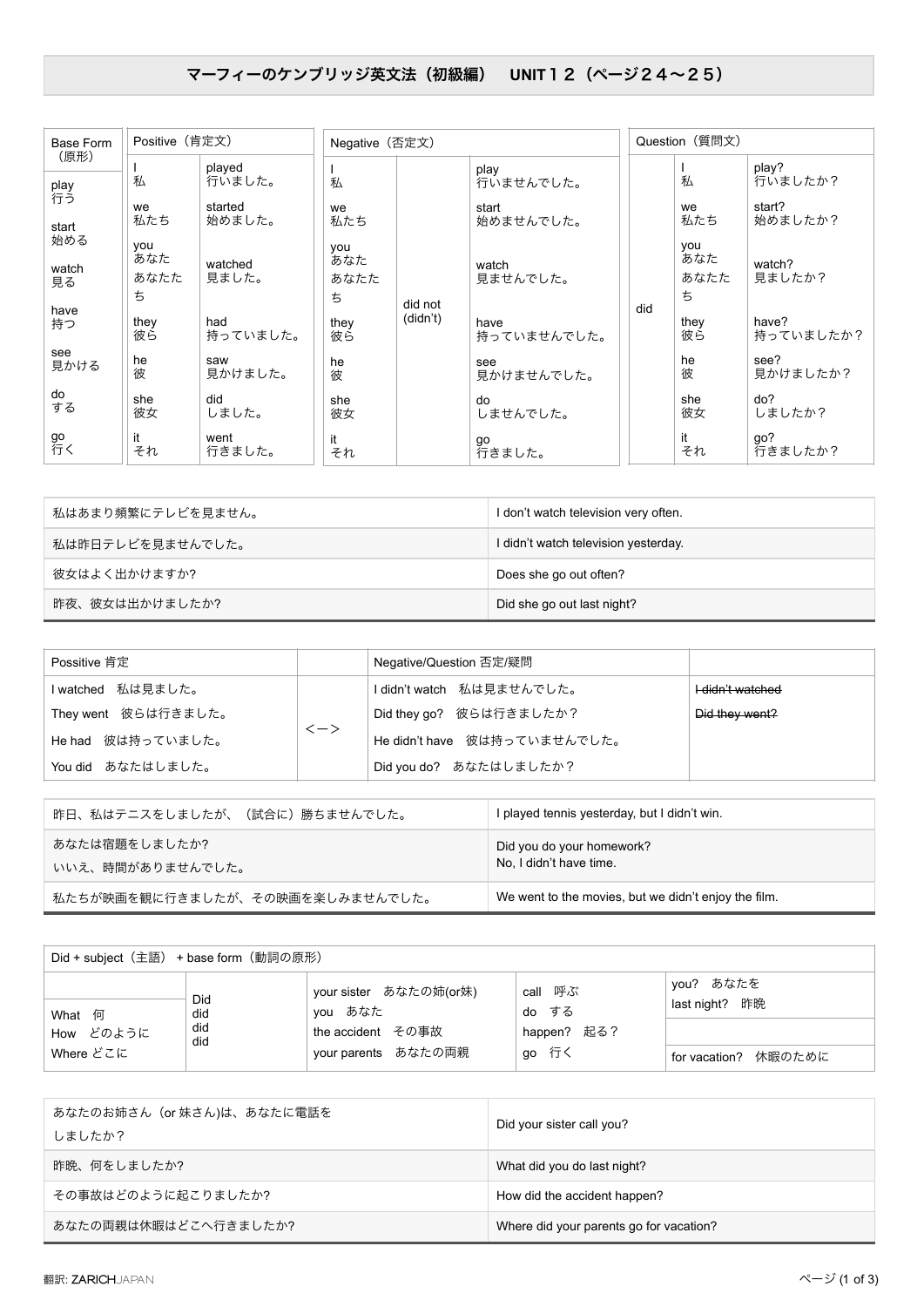## short answers (positive): ショートアンサー (肯定)

short answers (negative): ショートアンサー (否定)

|            | 私は<br>he<br>彼は<br>she<br>彼女は<br>it<br>それは                       |              |            | 私は<br>he<br>彼は<br>she<br>彼女は<br>it<br>それは                       |                    |
|------------|-----------------------------------------------------------------|--------------|------------|-----------------------------------------------------------------|--------------------|
| Yes,<br>はい | we<br>私たちは<br>you<br>あなたは<br>あなたたちは<br>they<br>彼らは/彼女らは<br>それらは | did<br>しました。 | No,<br>いいえ | we<br>私たちは<br>you<br>あなたは<br>あなたたちは<br>they<br>彼らは/彼女らは<br>それらは | didn't<br>しませんでした。 |

| 昨日ジョーに会いましたか?      | Did you see Joe yesterday?         |
|--------------------|------------------------------------|
| いいえ、会いませんでした。      | No, I didn't.                      |
| 日曜日は雨が降りましたか?      | Did it rain on Sunday?             |
| はい、降りました。          | Yes. it did.                       |
| ヘレンはそのパーティーに来ましたか? | Did Helen come to the party?       |
| いいえ、彼女は来ませんでした。    | No, she didn't.                    |
| あなたの両親は良い旅行をしましたか? | Did your parents have a good trip? |
| はい、しました。           | Yes, they did.                     |

## **EXERCISES**ʢԋशʣ**:**

| バーバラは見かけましたが、ジェーンは見かけませんでした。                                | I saw Barbara, but I didn't see Jane.                                       |
|-------------------------------------------------------------|-----------------------------------------------------------------------------|
| 彼らは月曜日に働きましたが、火曜日は働きませんでした。                                 | They worked on Monday, but they didn't work on Tuesday.                     |
| 私たちは郵便局へ行きましたが、銀行へは行きませんでした。                                | We went to the post office, but we didn't go to the bank.                   |
| 彼女は、ペンを持っていましたが、何も紙を持っていませんでした。                             | She had a pen, but she didn't have any paper.                               |
| ジャックは庭仕事をしましたが、家の中の家事は<br>しませんでした。                          | Jack did some work in the yard, but he didn't do any work in the<br>house.  |
| 昨夜テレビを見ました。あなたはどうでしたか?<br>昨夜テレビを見ましたか?                      | I watched TV last night. How about you? Did you watch TV last<br>night?     |
| 私はそのパーティーを楽しみました。あなたはいかがでしたか?あなたは<br>パーティーを楽しみましたか?         | I enjoyed the party. How about you? Did you enjoy the party?                |
| 私は良い休暇を取りました。あなたはいかがでしたか? あなたは良い休暇<br>を取りましたか?              | I had a nice vacation. How about you? Did you have a nice<br>vacation?      |
| 早く仕事が終わりました。あなたはいかがでしたか? 早く仕事は終わりま<br>したか?                  | I finished work early. How about you? Did you finish work early?            |
| 昨夜よく寝れました。あなたはいかがでしたか? 昨夜よく寝れましたか?                          | I slept well last night. How about you? Did you sleep well last<br>night?   |
| 先月、私たちはシカゴへ行きました。<br>どこに泊まりましたか?<br>友達と一緒でした(=友達の家に泊まりました)。 | We went to Chicago last month.<br>Where did you stay?<br>With some friends. |